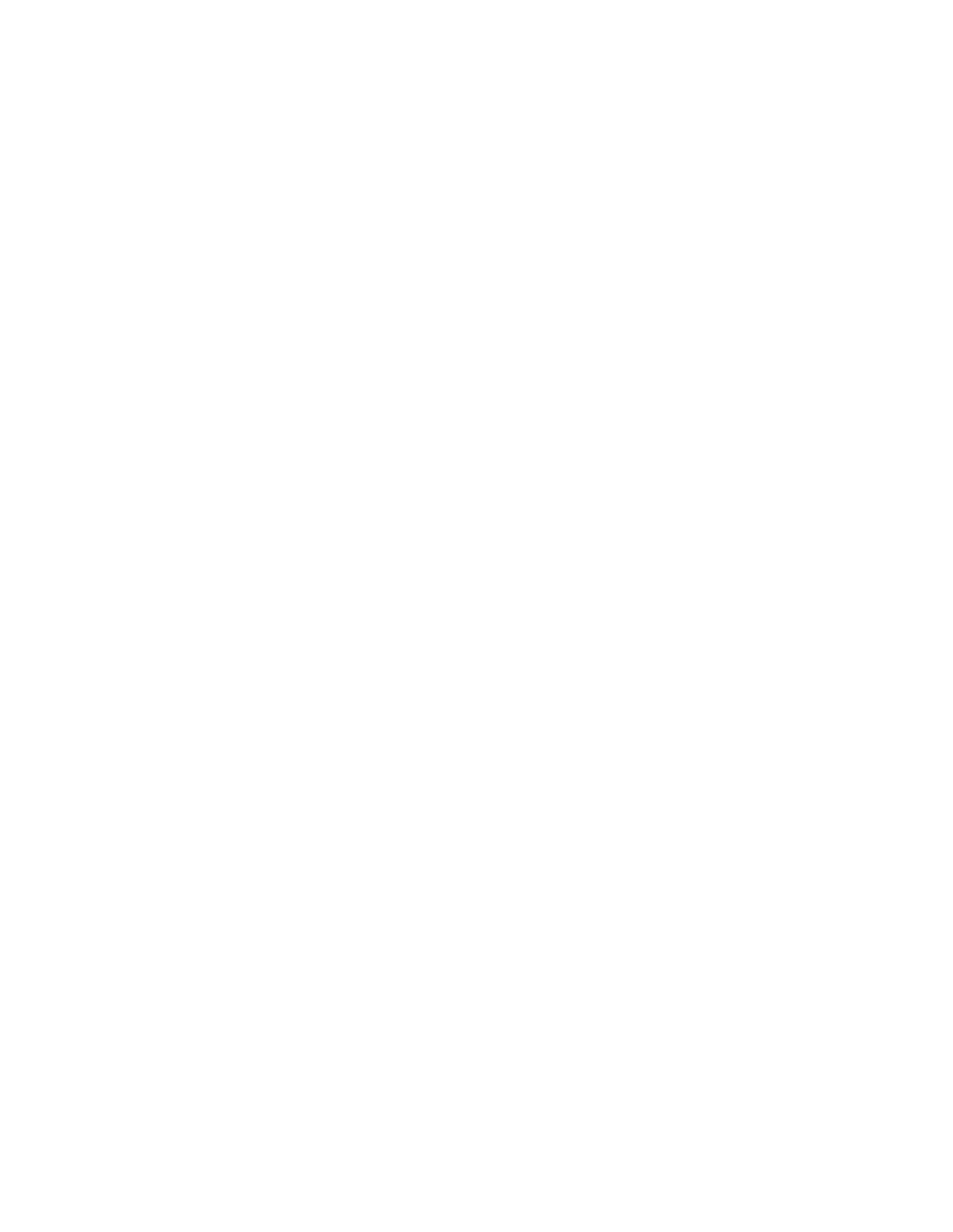## MAIN MESSAGES

Patient data, the foundation of clinical decisions and health policies, can play a transformative role in the lives of people with bleeding disorders (PWBD). However, gaps in the availability, quality, and usability of these data are common, particularly in lower-income countries — the countries that stand to benefit most from using their data to improve the lives of PWBD.

Lack of a framework, technical capacity and resources, along with low prioritization, work together to hinder the collection and registration of data relevant for improving patient care, informing clinical decisions, and advocating for better care.

3 These challenges can be addressed through the provision of a data collection tool, such as the World Bleeding Disorders Registry, and accompanying support and training to enhance capacity to collect, maintain and use high quality data.

 $\boldsymbol{A}$  Ensuring a commitment to support the production of global data and evidence remains a central priority of the WFH towards our mission of **Treatment for All**.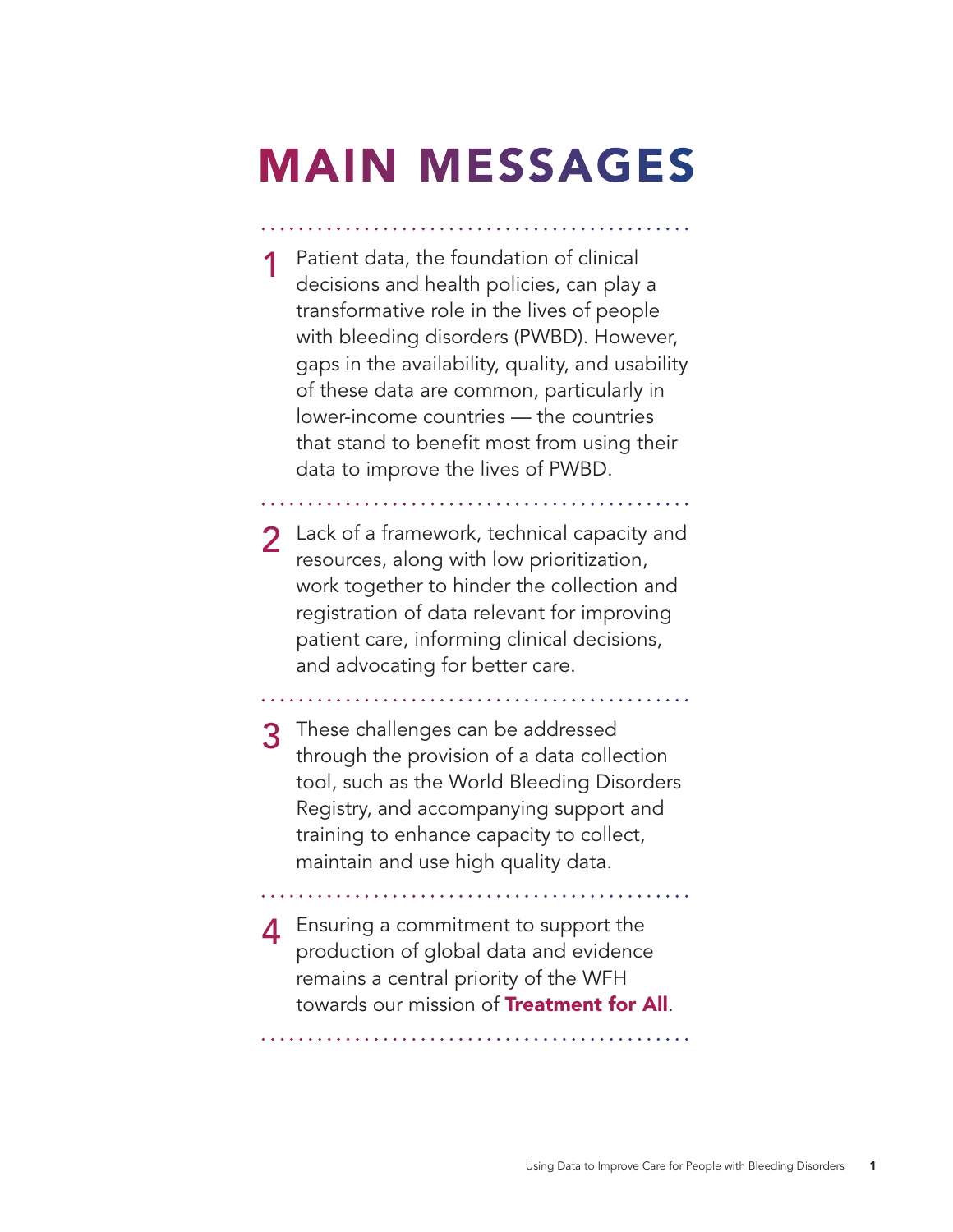## PATHWAYS TO IMPROVING PATIENT CARE WITH DATA

#### PATHWAY 1: Providing a framework for HTCs to collect, store and use data

Database infrastructure is a prerequisite for collecting, storing, processing, and using data; however, the majority of treatment centers around the world, particularly in lower-income countries, lack the technical capacity and infrastructure to do so. The WBDR provides a simple and free platform to Hemophilia Treatment Centers (HTCs), with a full WFH support team to guide HTC staff in the implementation and use of the WBDR.

The WBDR is a powerful tool allowing clinicians to observe the clinical course of their patients, to understand variations in treatment and outcomes, to monitor safety and to measure the quality of care provided.

#### PATHWAY 2: Improving Clinical Care

The first step to improving the quality of care is to analyze existing data to understand both the patient population and a center's organization of care to identify areas for improvement.

This data can then be used to establish a baseline for patient outcomes and improvements in the organization of care. Data collected at each follow up visit can be compared to the baseline visit to assess changes in patient outcomes over time.

Hemophilia treatment centers participating in other WFH programs, such as WFH Humanitarian Aid, Path to Access to Care and Treatment and the Twinning program, can use the WBDR to track patient progress and outcomes while participating in these programs. It a simple and useful way to obtain evidence-based outcomes and demonstrate improvements in the clinical care provided to patients through WFH programs.



"The WBDR has enabled us to store our patient data in a systematic and timely manner. Using the patient specific Clinical Summary chart in the WBDR, I can quickly view the entire clinical history of my patients. This is a great tool to use as a guide for my clinical decisions and as a discussion aid with my patients." DR. TITILOPE ADEYEMO, LAGOS UNIVERSITY TEACHING HOSPITAL HTC, NIGERIA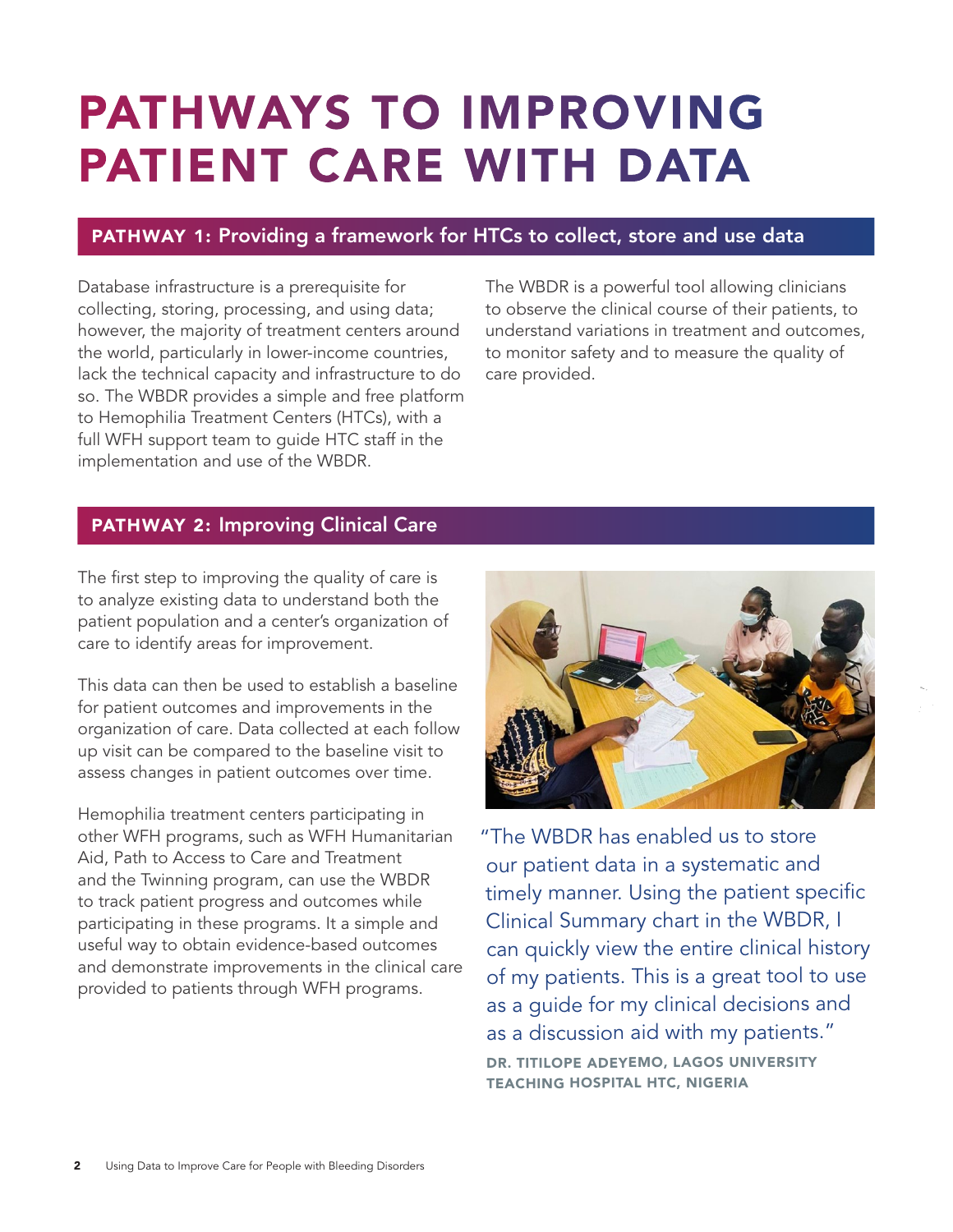# now have access to the WBDR to monitor the clinical course of their patients\* 96 HTCs from 46 countries

\*as of February 2022

#### PARTICIPATING COUNTRIES IN THE WBDR



Algeria Argentina Bangladesh Barbados Belgium Cameroon Ivory Coast Cuba Egypt Ethiopia Ghana

Hungary Indonesia Jamaica Japan Kenya Kyrgyzstan Madagascar Malawi Malaysia Morocco Nepal New Zealand Nigeria Pakistan Panama Philippines Portugal Senegal Serbia

India

Iran Iraq

South Africa Spain Sudan Syria Uganda United States Uzbekistan Venezuela Vietnam Zambia

Czech Republic

Thailand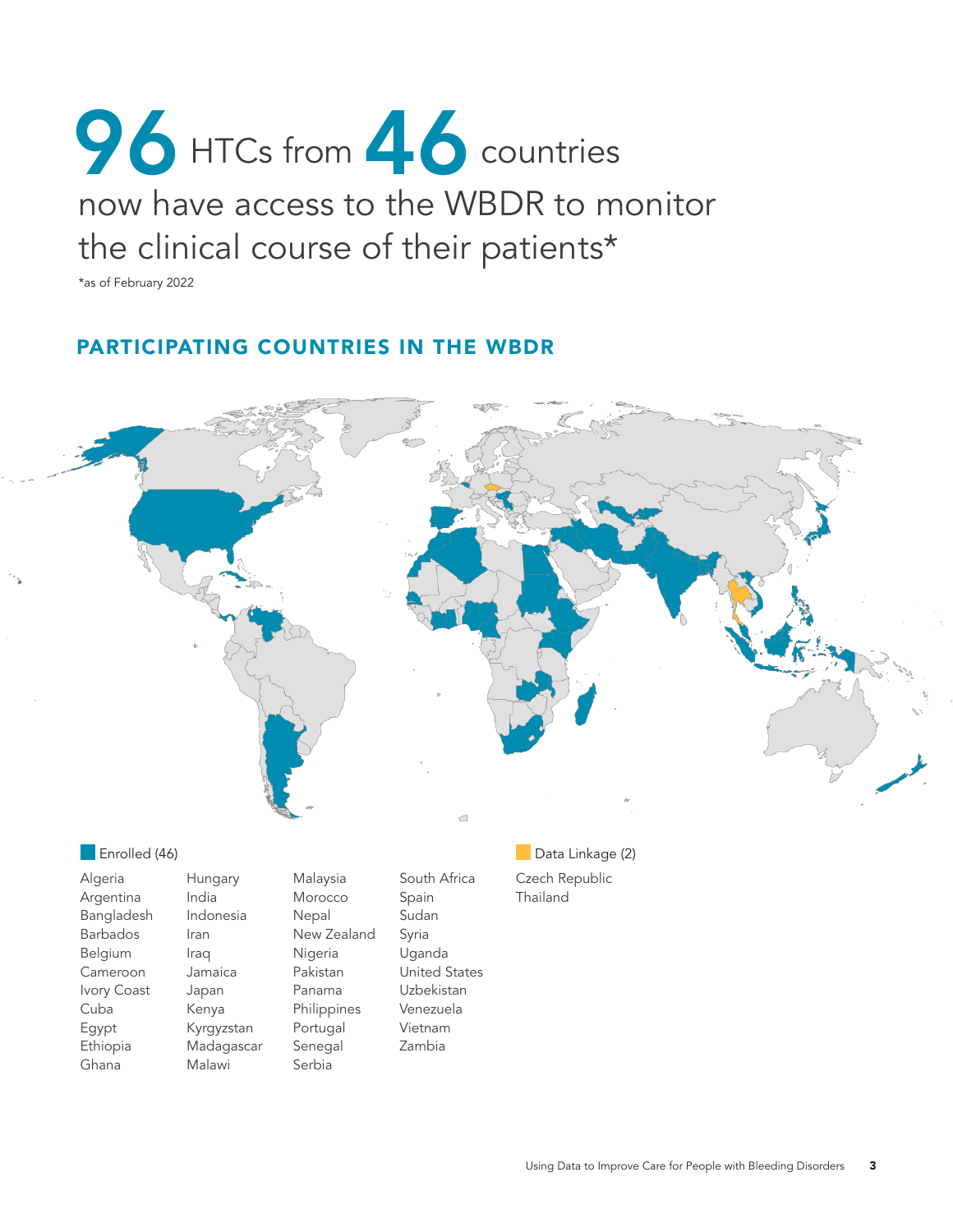#### PATHWAY 3: Data-informed Advocacy

Standardized and harmonious data, collected in one global database, allows the identification of disparities in care globally. Highlighting these disparities is an essential step towards reducing the gaps in care between countries.

Simply providing HTCs and national member organizations (NMOs) with better access to their own clinical data, aggregated and summarized for easy understanding, enables health care providers, patient advocates, and patients and families to use these data to advocate to improve the lives of PWBD.

The WBDR allows clinicians to monitor the quality of care provided to their patients, while offering comparable estimates from other HTCs and countries on which they can benchmark their own progress. Data on patient outcomes provide advocates the essential evidence on which to base their advocacy initiatives and make informed decisions.

The median age of diagnosis is an indicator of the level of care available in a country. PWH living in low income countries are diagnosed much later in life compared to their peers living in high income countries: at 88 months vs 6 months. A later diagnosis means later access to treatment and more health consequences as a result of bleeding events.



#### Median Age at Diagnosis of Severe PWH by GNI\*, months

\*Gross National Income categories are based on the World Bank Group 2021 rankings Source: World Bleeding Disorders Registry, March 2022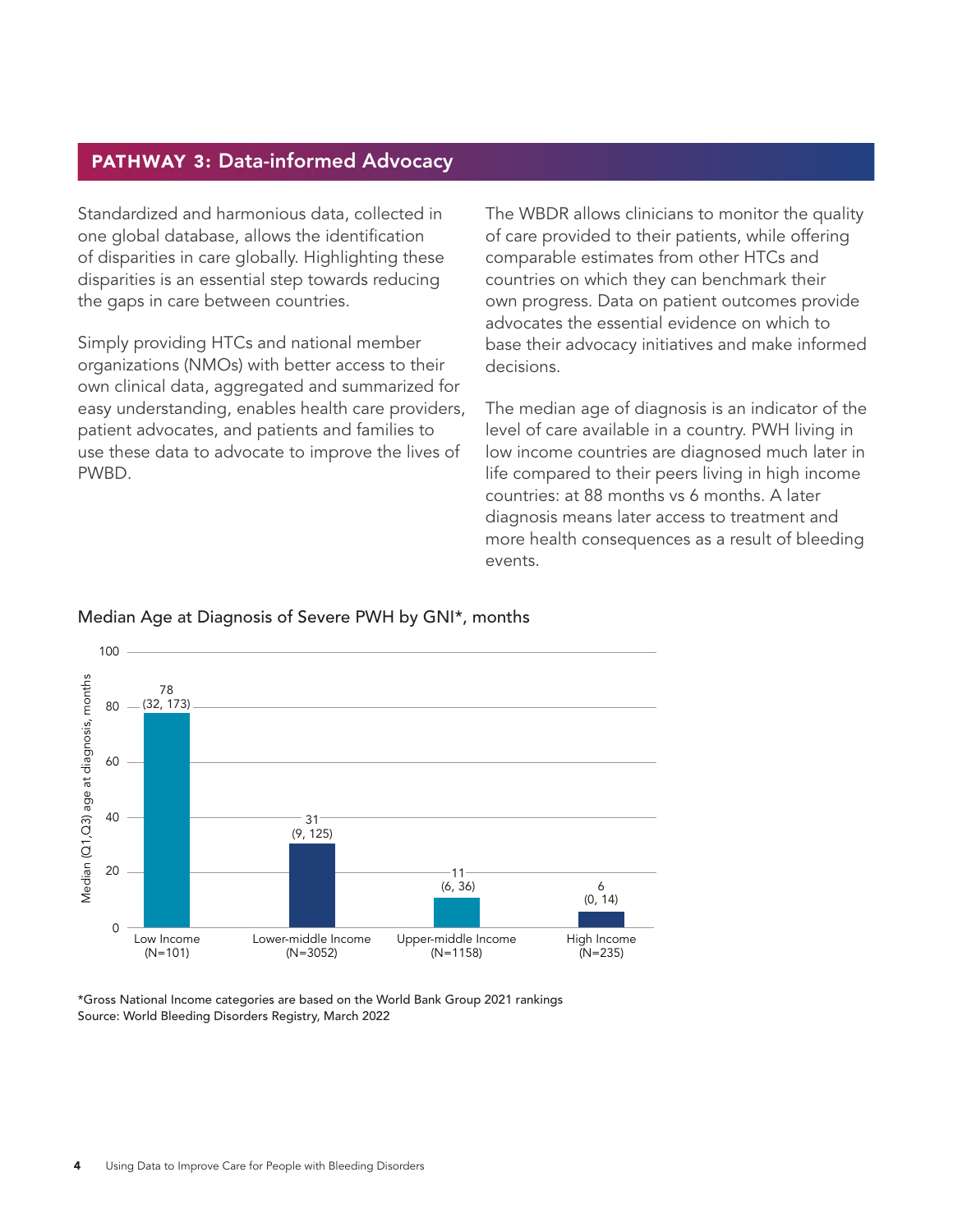#### PATHWAY 4: Facilitating Research

A registry of patient data helps facilitate research on important topics, ranging from the natural history of disease, to the efficacy of treatment regimes. The WBDR Research Support Program (RSP) offers small research grants to participating HTCs, encouraging them to use their data for research.

Coupled with the necessary training and education on the fundamentals of research design and implementation, the WBDR RSP offers HTCs a chance to learn the value of registries in enhancing patient care and to apply their skills in research.

Grant winners are encouraged to submit the results of their research to international conferences and to scientific journals. Data analysis and writing support are offered by the WBDR Research Team.

#### WBDR Research Support Program Results (2018–2021)





"In Nepal, like many lower income countries, there is a dire need for sustained government support for hemophilia care. With a lack of reliable, high-quality data on the level of care available and on patient outcomes, it has been difficult to demonstrate the need for more support to decision makers. Nepal began using the WBDR to collect standardized data in 2018, providing them much needed data and evidence on which to support their advocacy initiatives. With these data, doctors in Nepal can now provide evidence to decision makers demonstrating a sub-optimal level of care and treatment available to PWH in Nepal, which has led to higher rates of bleeding and disability among PWH, compared to PWH in countries with better government support."

DR. BISHESH POUDYAL, CIVIL SERVICE HOSPITAL, KATHMANDU, NEPAL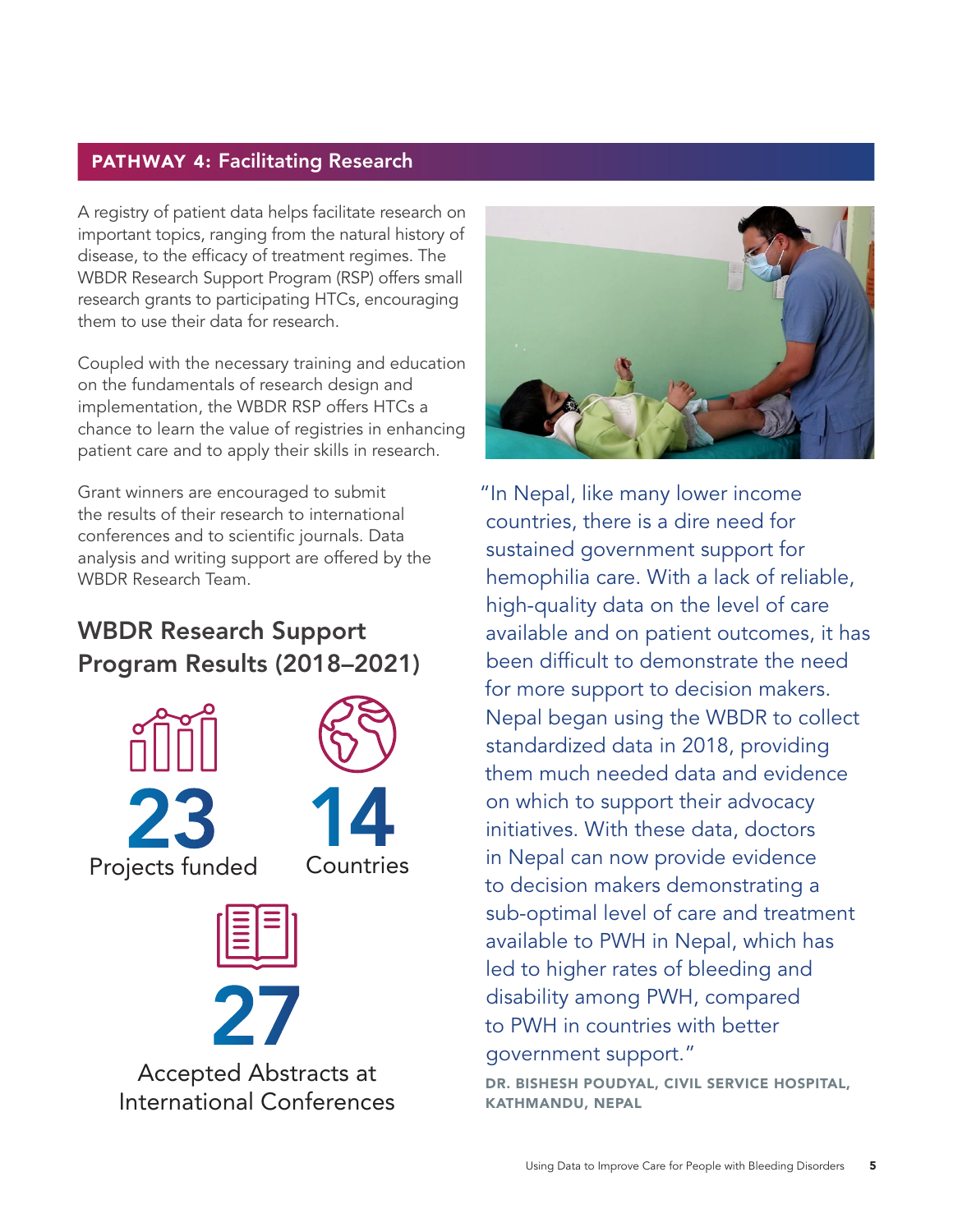#### PATHWAY 5: Informing and establishing adherence to treatment guidelines

Treatment guidelines serve as a useful tool for health care professionals and PWBD; they are meant to guide clinical decisions, reduce practice variation and measure quality of care. Ultimately, the goal of guidelines is to improve patient outcomes through a change in evidence-based clinical practices.

WBDR data can be used to measure the adoption of the WFH Guidelines for the Management of Hemophilia and the quality of care HTCs provide. These data can serve as a useful benchmark for HTCs to monitor improvements in their own clinical practice over time and can be used as a basis for comparison with other countries.

Having both the clinical practice recommendations and the data to monitor improvements in patient care and outcomes, can help HTCs achieve higher healthcare standards for their patients.



"The WBDR data provides the essential link between clinical practice & adherence to Treatment Guidelines, resulting in improved patient outcomes — and that is what we are all trying to achieve!"

DR. TAHIRA ZAFAR, RAWALPINDI HTC, RAWALPINDI, PAKISTAN

#### PATHWAY 6: Clinical trial candidates

Developing countries are grossly under-represented in global clinical trials, despite comprising nearly 90% of the worldwide burden of disease, contributing to sustained health inequity. One of the many challenges to conducting clinical trials

in lower-income countries is the identification of eligible patients. Having a registry of patients through which clinicians can identify potential candidates, will help break down some of the barriers to participating in clinical trials.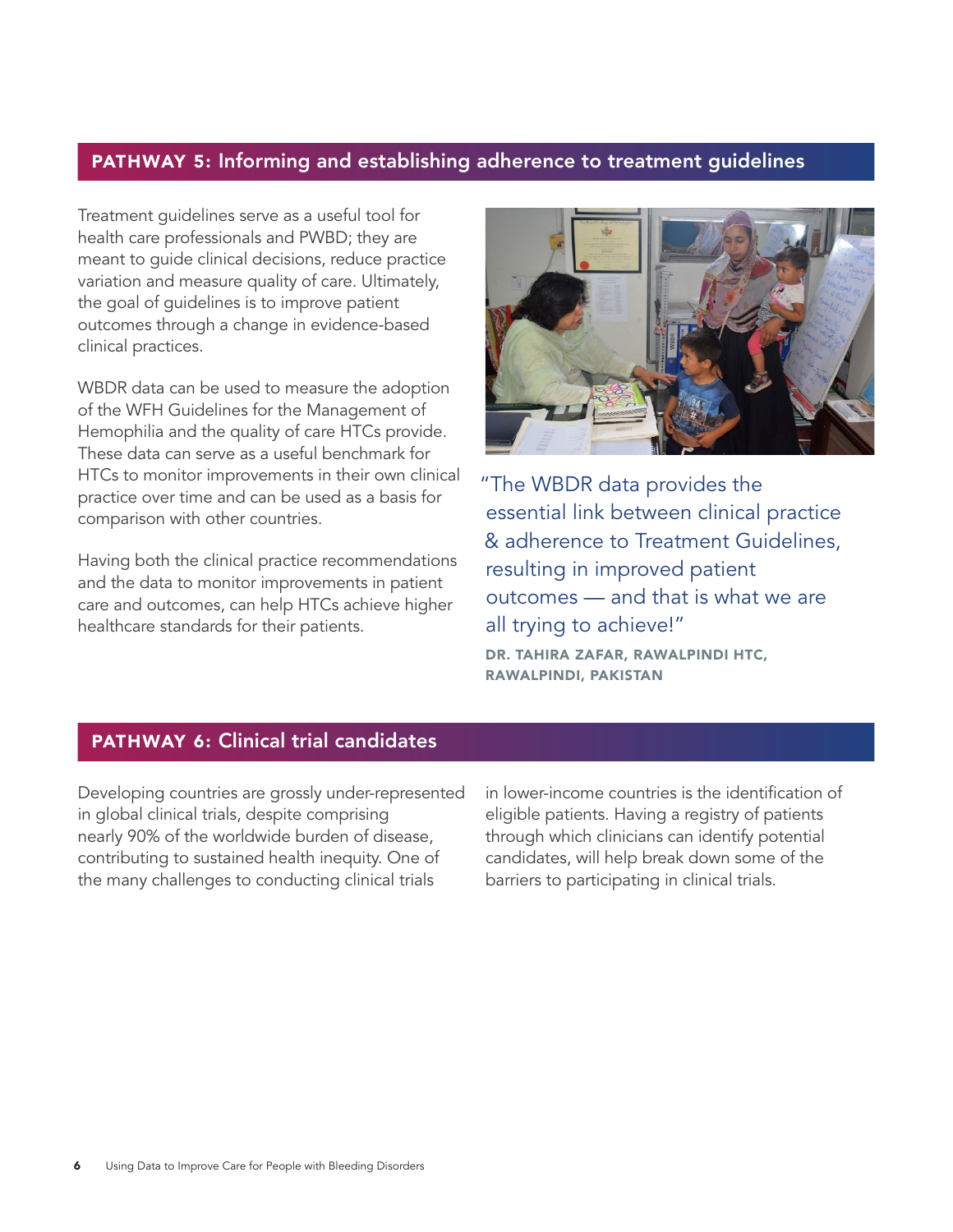#### PATHWAY 7: Patient-reported outcome data

Patient-reported outcome data are playing an increasingly important role in health care decisions at all levels. The value in providing PWH with a mechanism to track and monitor their own health outcomes, as well as in supporting regulatory and clinical decisions is increasingly being recognized.



myWBDR, a mobile application associated with WBDR, was developed to capture patient-reported data for PWH participating in the WBDR.

The benefits of myWBDR include:

- Quick and easy entry of bleed and treatment data
- Track changes in health status through EQ-5D-5L and PROBE
- Provides a feedback mechanism directly to PWH to track their own progress in a visually meaningful way
- myWBDR data are stored in the WBDR database, allowing health care providers to track their patient data, including adherence to treatment and severe bleeds
- Functions offline, allowing data to be recorded without an internet connection
- Eliminates the need for paper diaries



From left to right: Dr. Jaco Joubert (Head of Department), Professor Marius Coetzee (Affiliated Associate Professor), Dr. Leriska Haupt (Senior Haematologist), Department of Haematology and Cell Biology, School of Pathology, University of the Free State, Bloemfontein, South Africa

"Increasingly PWH from Bloemfontein HTC are using myWBDR mobile application to keep clinically useful records of their bleeds, treatment, prophylaxis, and quality of life. From the PWH's perspective, myWBDR app enables them to take control of their health. It provides PWH a better understanding of the relationship between their treatment and their health outcomes, and they can use this information to improve their care. For clinicians, myWBDR app provides realtime Patient-Reported Outcome data, which we can use to plan for better care and treatment. The myWBDR is a tool for promoting responsibility and doctor-patient teamwork."

PROFESSOR MARIUS COETZEE, UNIVERSITY OF THE FREE STATE, BLOEMFONTEIN, SOUTH AFRICA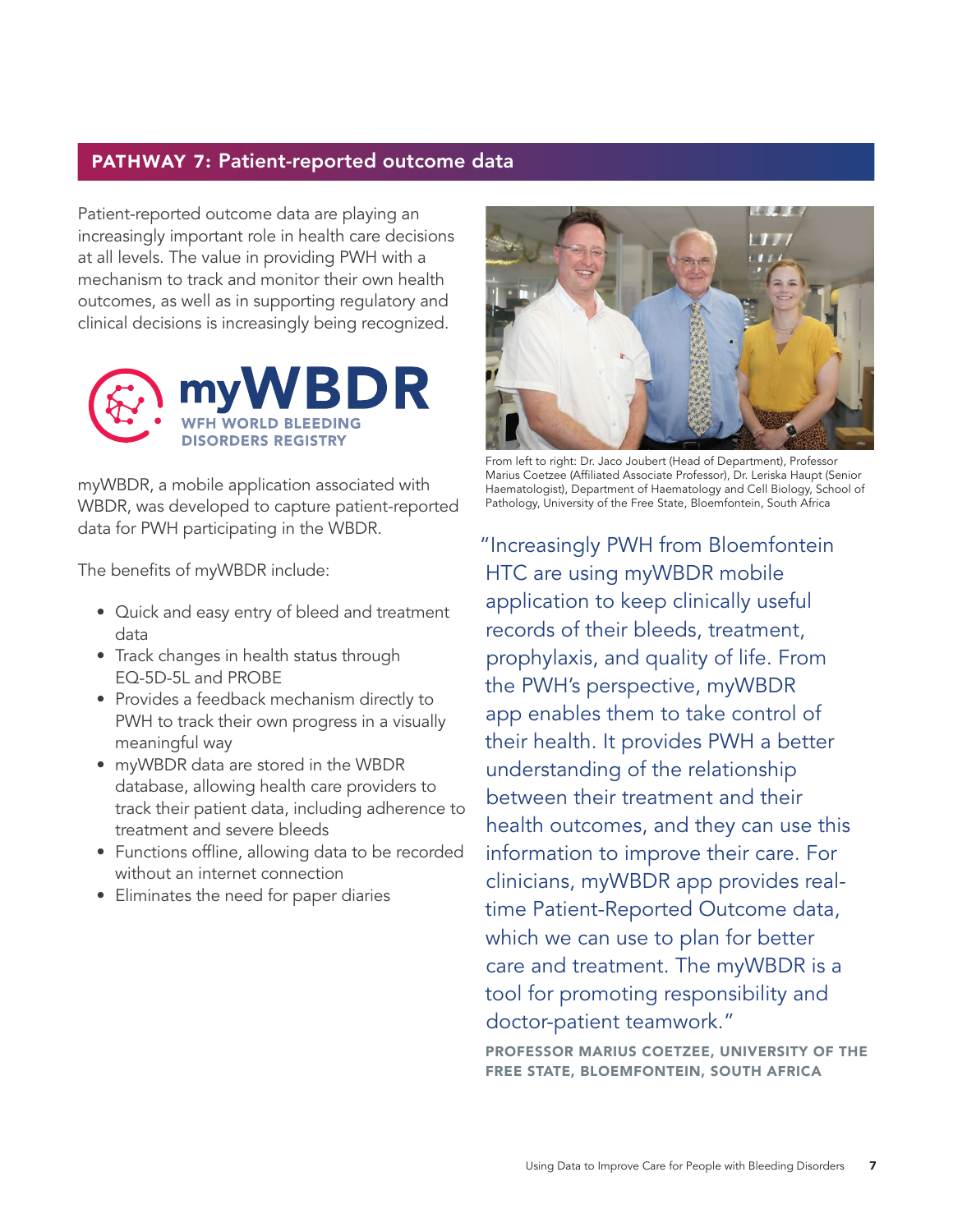#### PATHWAY 8: Re-purposing existing national registry data for greater value

Significant and numerous gaps in evidence supporting care of people with hemophilia still exist. Given the rarity of hemophilia, pooling data from patients around the world will enable researchers to use advanced statistical methodology on a larger sample size that would otherwise not be possible.

A variety of regional and national registries for hemophilia exist around the world. In an effort to pool these resources and maximize the utility of data, an international data harmonization and integration project was developed which aims to link existing patient registries with the WBDR. Linking registries at the patient level allows the quantity of data on PWH from around the world to be maximized and to make the best use of data in a limited data environment.

#### NATIONAL HEMOPHILIA REGISTRIES MULTIPLE LOCATIONS

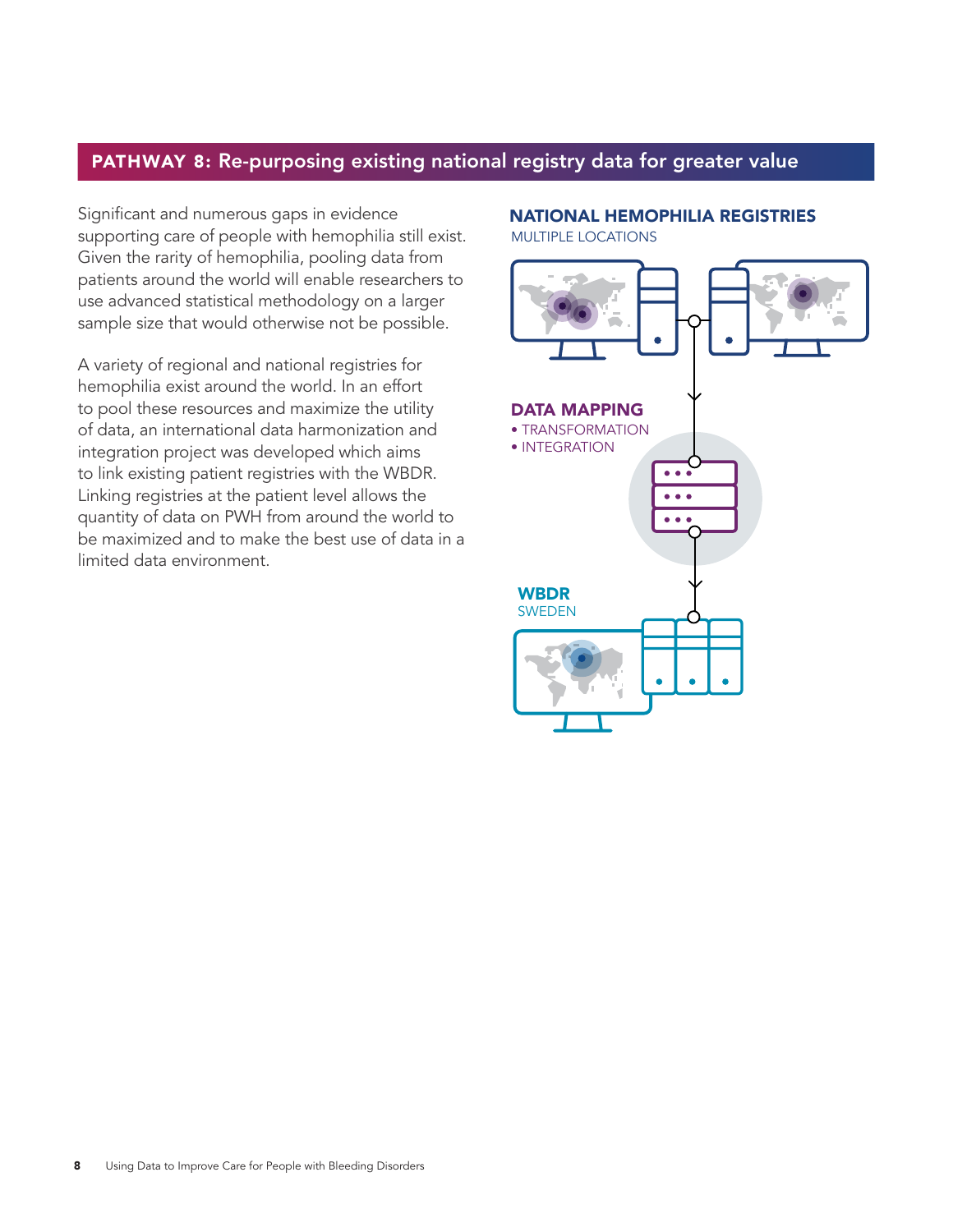# COUNTRY SPOTLIGHT

### Using data to improve patient care in Thailand and Czech Republic



"As a result of collaboration between the Thai Society of Hematology (TSH) and the WBDR, the minimal data set on patients with hemophilia from Thailand from our existing registry; the Hereditary Bleeding Disorder Registry has been

transferred to the WBDR through the use of a simple and efficient 'Magic Button'. As a result, data on 300 patients from Thailand are now part of the WBDR." DR. AMPAIWAN CHUANSUMRIT, INTERNATIONAL HEMOPHILIA TRAINING CENTER (IHTC),

BANGKOK, THAILAND



"Disease-specific registers are a way to maximize the use of a limited amount of available data on rare diseases in a long-term and attainable way. Pooling and sharing data on an international level is the optimal way to increase real-world evidence in this

field. This gives us the chance to further improve care worldwide. This is the reason why the Czech National Haemophilia Programme Registry appreciates our cooperation with the WBDR."

DR. JAN BLATNY, CZECH NATIONAL HAEMOPHILIA PROGRAMME REGISTRY (CNHPR), PRAGUE, CZECH REPUBLIC

Acknowledgements: The World Bleeding Disorders Registry is supported by our visionary partners: Sobi and Takeda; and our collaborating partners: Bayer, CSL Behring, F. Hoffman-La Roche, Grifols, Novo Nordisk, Pfizer, and Sanofi.